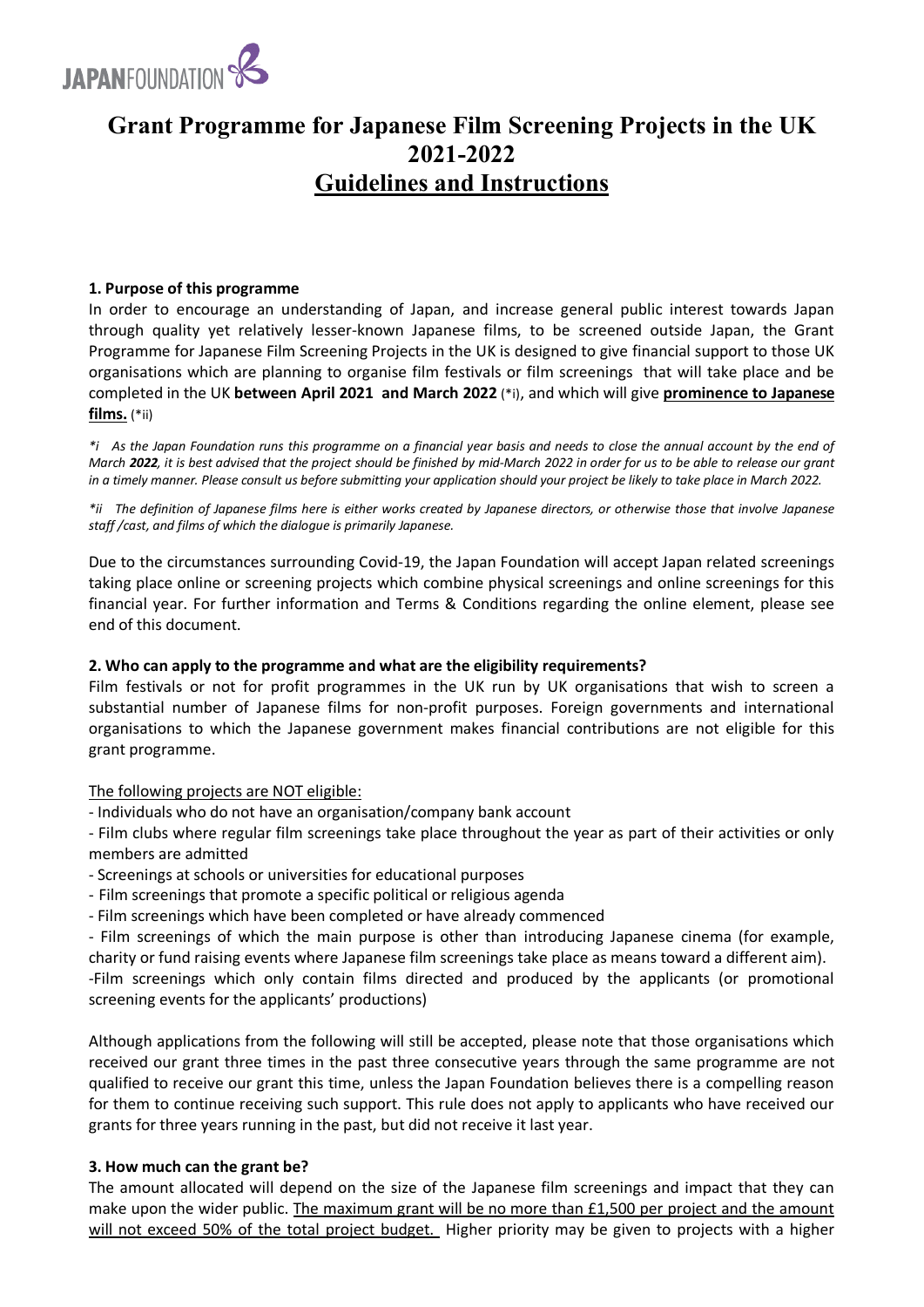proportion of Japanese films included and those screening projects which take place outside London, where Japanese films are rarely available, or tour multiple cities. Additionally, screening Japanese films which have been rarely screened in the UK will be preferred.

## **4. How can the grant be used?**

This grant can be used to cover costs related to Japanese film screening(s) that fall under the following categories:

- a) Film shipping costs: the cost of transport (domestic or international, return or one-way) of the Japanese film materials, including customs fees in the UK, to the project venues within UK (excluding insurance costs).
- b) Travel expenses: for Japanese directors and/or Japanese critics relevant to the festivals and screening projects, invited by the applicant

NB: We cannot support any project which involves invited guest travel that goes against the travel advice and regulations set out by the Japanese government. If your project involves guest travel, please be advised that we will review our decision 2 months before the commencement of your project, taking into account the most up to date travel advice issued by the Japanese government, and subsequently we might withdraw our funding depending on the guidelines in place at the time.

- c) Screening fees: All/part of the screening fees (licence fees paid to distributors) for the Japanese films
- d) Production costs for subtitling: if a Japanese film is considered to be in great demand in the future but it is not accompanied by subtitles, our grant can be used to cover the costs of the translation of the script and printing the subtitles onto the film.
- e) Catalogue costs: All/part of the production costs of the festival catalogue but not marketing materials such as flyers etc.

*Please note: venue and equipment hire are not eligible.*

### **5. When can we receive our grant?**

The grant is paid by cheque retrospectively to the applying organisation's bank account in the UK, only upon project completion and upon receipt by the Japan Foundation of a Final Report, along with payment proof of the cost items which the Japan Foundation has agreed to cover with our grant. (\*iii)

*\*iii The proof of payment should be objective such as receipts, a copy of grantee's bank statement, showing the payment was made, or remittance advice from the grantee's trading bank. Invoices only are not sufficient as proof of payment. For the proof of airfare, a copy of the E-ticket may be required.*

### **6. When and how to apply?**

There is no specific deadline. Please however complete the application form available from the Japan Foundation London and return it to us by post at least two months before the start of your project, in order for us to assess your application in good time. Your application must contain the information which is as accurate as possible to the final plan for your project. We will try to give you our answer within 6 weeks of receiving your application, although please note that it may take longer to get back to you.

### **7. Other remarks**

The grant amount awarded may be decreased if the size of the project, relevant to the Japanese film screening, has been reduced. There are no conditions in which the grant amount awarded will be increased.

Our support should be properly credited in your project regardless of the grant amount.

The Japan Foundation cannot be responsible for securing prints the applicants wish to screen nor obtaining screening permissions from the relevant distributors on their behalf.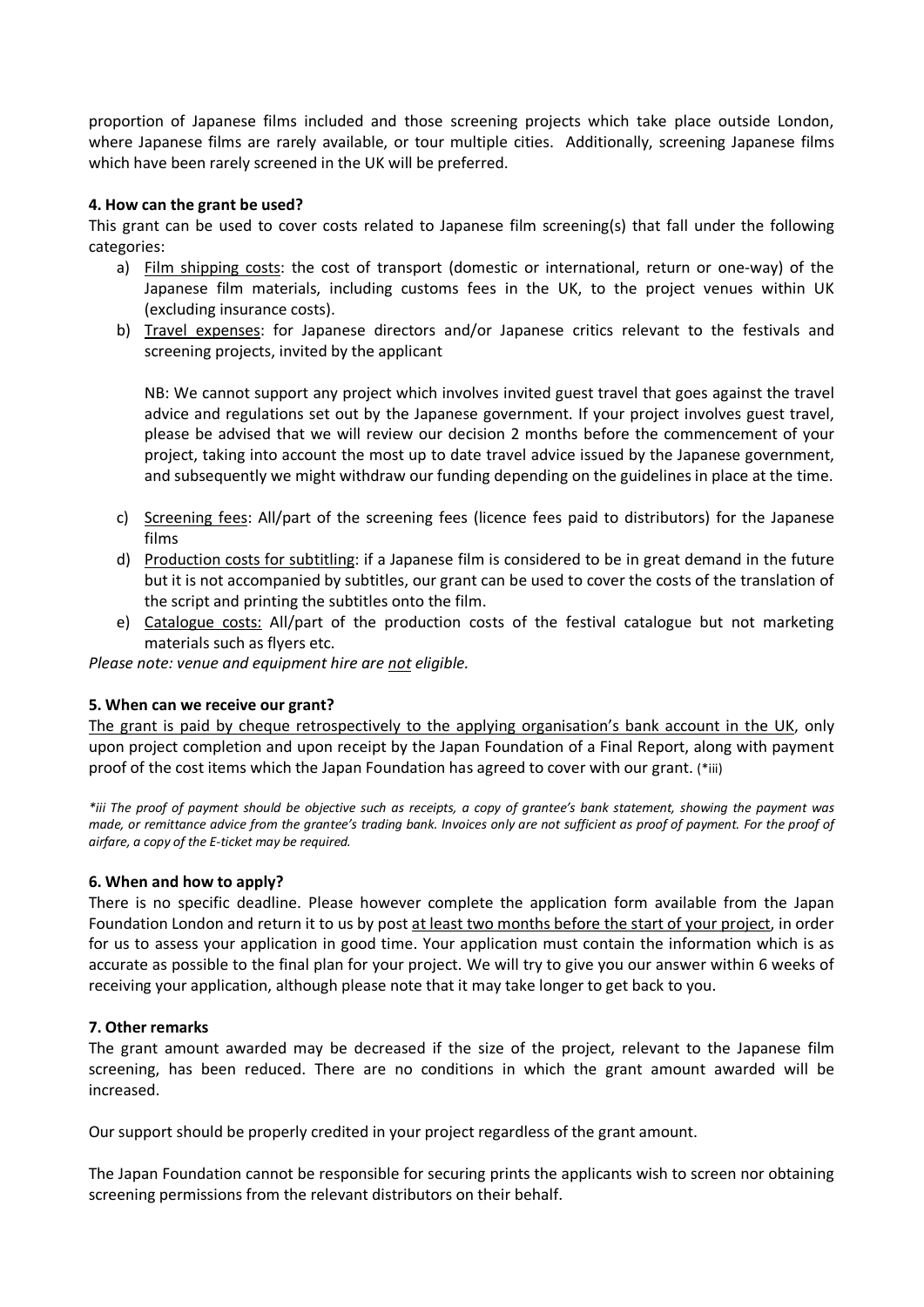The Japan Foundation retains the right to refuse our support if, upon completion, the final project is found to differ from the contents of the application and/or the screenings we gave support for are identified as illegally conducted, including any activities which might be held in breach of the Covid-19 regulations set out by the British government.

The Japan Foundation may keep applicants' contact details for the purpose of notifying them of our future activities and will be obliged, under Japanese law, to disclose the contents of the application, if publicly demanded.